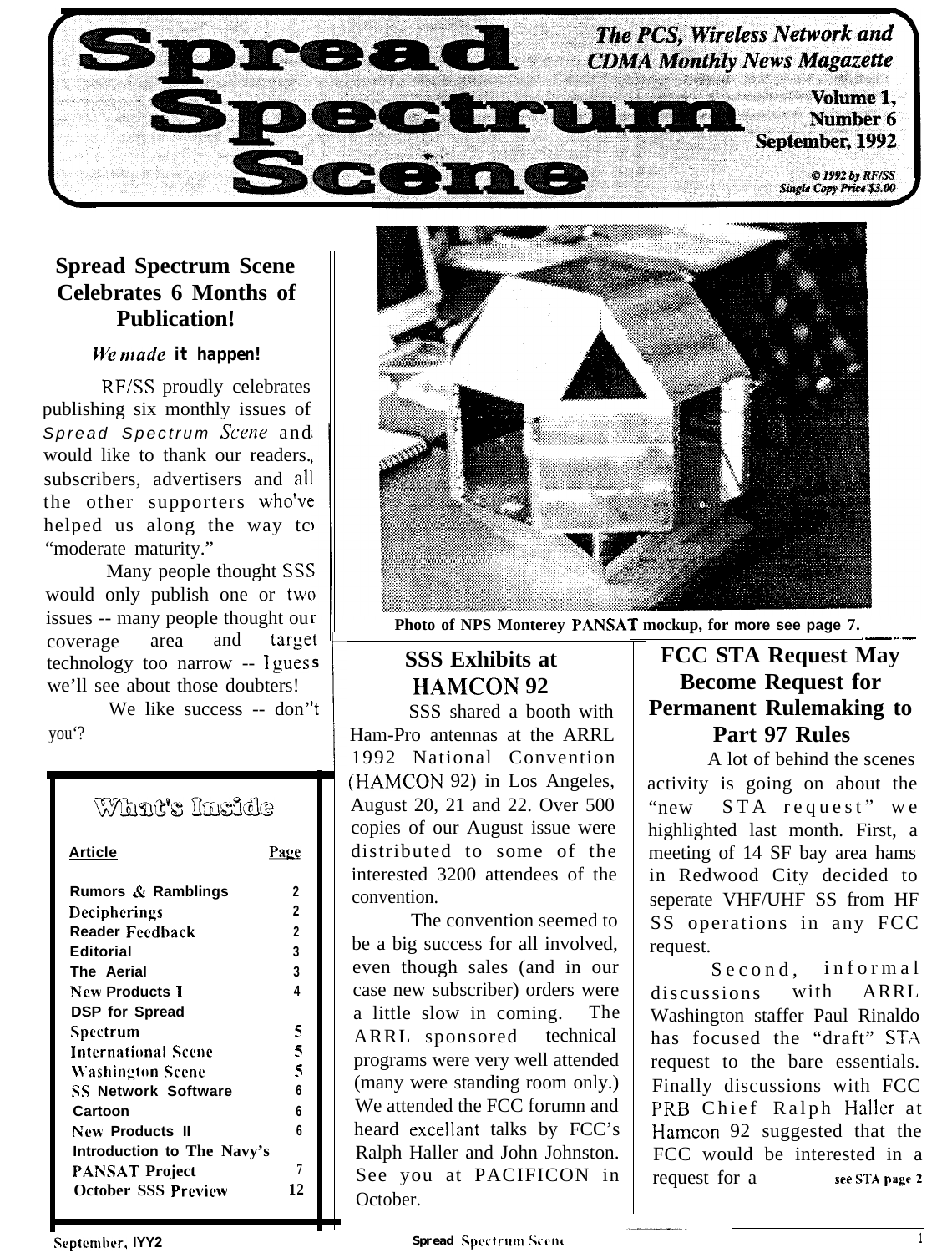**SPREAD SPECTRUM SCENE is dedicated to the Spread Spectrum professional and is committed to being the primary source for the iatest news and information about the growth, regulation, and opportunities in this emerging science.**

**SSS provides a forum for publication of technical information, advertising, editorials, opinions, and news relating to the emerging fields of our coverage and emphasis. SSS is read by over 5000 technical decision makers each month. SSS can present your advertising message to the key designers, programmers, system integrators and end users in this new industry. Call our 800 number Hotline to request a Media Kit.**

> **Publisher: Randy Roberts Editor Lisa S. Smith Editorial Consultants: Tom Diskin, Dorm Fisher, M. N. Roberts Contributors: Dan Doberstein, John Greene, Matthew Johnson, Peter Onnigian Director of Advertisinq 81 Circulation: Koert Koelman Cartoonhist: Rich Tennant, The 5th Wave R&D Staff: Walt Jensen, Chris Kilgus, Dr. Andy Korsak Published bv: RF/SS P. 0. Box 2199 El Granada, CA 94018-2199**

#### Telephone Numbers:

**Voice: 415-726-6849 FAX: 41 S-726-01 18 Internet/UUCP Email: hithrQwell.sf.ca.us AMIX: RROBERTS AOL: randyrfss**

#### **Advertising & Subscription**

Hotline: **Voice: 800-524-9285**

**SSS is published monthly and is available by subscription. You can receive a complimentary copy by sending a us a self addressed 9 x 12 inch stamped (E.52 US postage) envelope.**

**Subscription Rates 12 Months - US First Class Mail - \$29.95 12 Months - Foreign, AIR MAIL - \$45.00 US Funds**

STA **c00t'd fr0m p8ge i -permanent** part 97 SS operations rule change. Paul Rinaldo and ARRL general Counsel Chris Imlay are busy on this latter possibility.

# Rammores & Ramblings

 $\bullet$  High speed LANs and WANs are the top subject in Silicon Valley rumors about who's doing what and who's about to show what new SS products. Is everybody too gun-shy to jump on the 1.8 to 2.4 GHz PCS bandwagon?

• Maxim, the acknowledged leader in new chip introductions in any given year, is hard at it still -- see our new products section for some interesting tidbits that might help SS system designers.

• Signetics is putting out a lot of new chips lately -- some of them targeted for SS and newer cellular radio systems. See our new products section.

• Heard a good rumor -- want to "leak" some info to your competition -- call our 800 number and we may print it!

# **<sup>1</sup> Decipherings** (

PROGRESS HAS NOT FOLLOWED A STRAIGHT ASCENDING LINE, HUT A SPIRAL WITH RHYTHMS OF PROGRESS AND RETROGRESSION, OF EVOLUTION AND DISSOLUTION. - **Goethe -**

**Don't miss an issue of Spread Spectrum Scene. Subscribe now!**

# Reader Feedback --How You Infinence What's Inside SSS

This month brings more changes to SSS. We are still evolving our format and subject emphasis (focus). You -- dear reader have a great deal of influence in this area. I assume from the lack of feedback that whatever SSS does is OK. Is that what you mean? If not -- **please** call, write or FAX us and say what you want.

This month we are dropping the Business Card ad section, just like we dropped the classified ad section -- you don't seem interested. No one is willing to **pay** for our business<br>card ads! So they are now So they are now history.

A similar story involves the serialization of our forthcoming book, Introduction *to Spread Spectrum, we* are just going to wait until the book is complete and published -- then you may buy it or not. No reader feedback -- it goes away! Get it?

As one of our cover stories says August's feature about a new request for an STA to FCC part 97 rules for Ham Radio SS probably will become a request for permanent rulemaking -- until this political issue is resolved or until you readers show some interest, any construction articles on the STA-1 or STA- $1^*$ , or whatever, are hereby terminated. If you want to see things like this -- let us know. Major amounts (for RF/SS) of time and money have to be invested to bring these things and possible kits to you.

Why should this time and money be wasted if it falls on deaf ears'!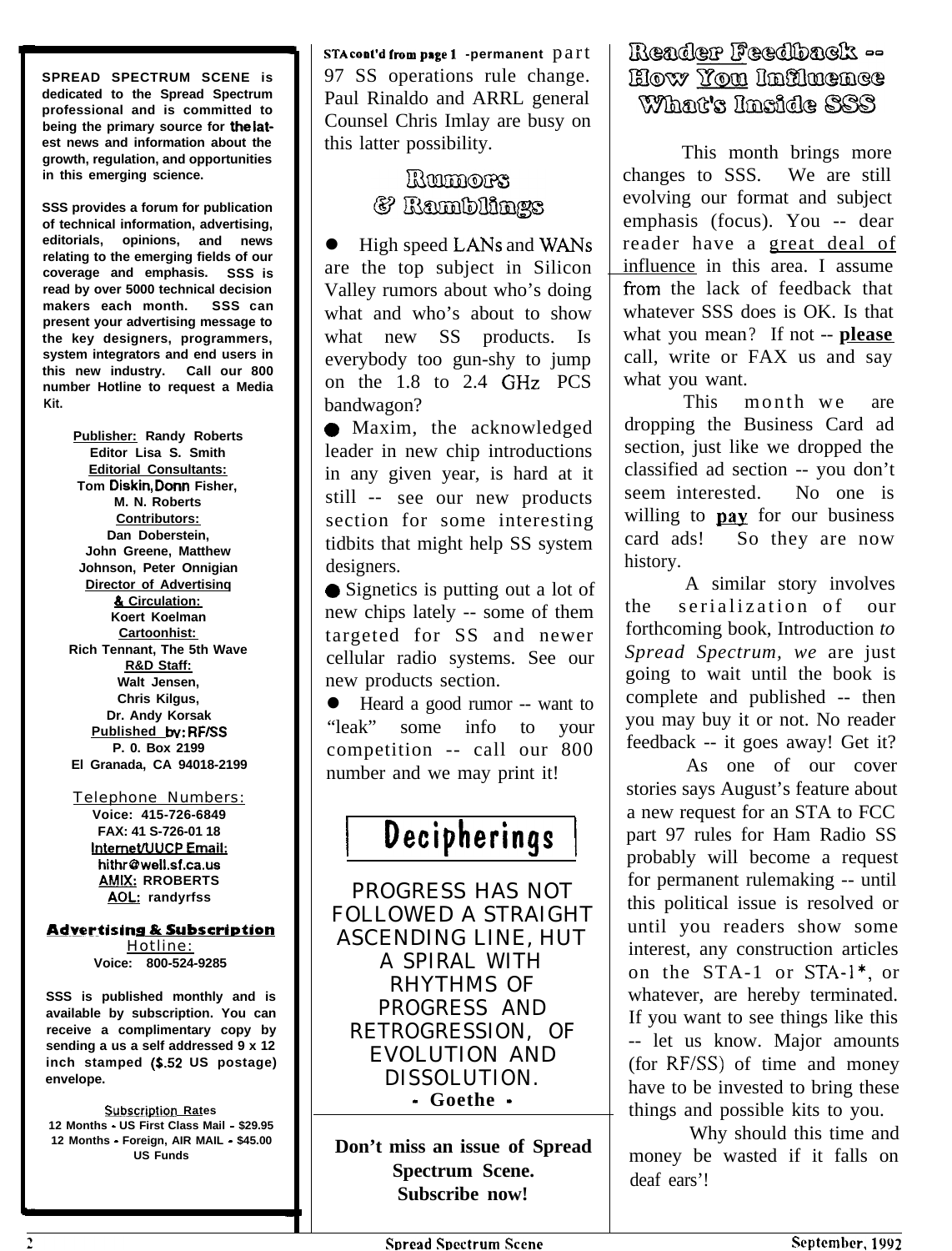# FRIDITTORILAJI,

# **To Spread or Not to Spread**

# *please forgive us*  $\left| \right|$  here:

Many of RF/SS' consulting clients are finding that blind adherence to FCC part 15.247 rules is costly or otherwise undesirable. Is Spread Spectrum always the most desirable technique of unlicensed communications?

Some of these clients are finding out, before it's too late, that (as the title of this editorial suggests) it may not pay to always "Spread." Specifically another part of FCC part 15, paragraph<br>15.249 allows intentional  $15.249$  allows radiators to occupy the same ISM bands as Spread Spectrum I communications, but without the burden of much wide: bandwidths and hardware complexity. Of course there is a penalty: the maximum radiated average signal is limited to 50,000 microvolts/meter measured at 3 meters.

In other words, why use spread spectrum  $systems$  just to communicate short range, low power data or voice information<sup>1</sup>, when simpler narrowband, nonspread techniques may work just as well? The answer quoted by most equipment developer CEO'S and company Presidents and VP Engineering people is simply that is what all the competition is doing. Oh boy -- watch out  $\mathbf{i}$ n the board room! You guys are supposed to make "profits" for your shareholders -- not make the

lsame mistakes as your ompetition. Let me suggest that some" applications exist that are hest implemented without spreading.

*W. Shakespeare*  $\vert \vert$  An example may be appropriate

- Suppose your company vants to design and build vireless short range in-home burgl ar or intrusion or fire alarms. Naturally the first reaction would be to use SS at  $915$  MHz -- right?

I

think you would be dead wrong n today's commercial market Jlace! Why not develop the same kind of equipment using NBFM techniques at 915 MHz, with no spreading, and just keep the range and/or transmitted power levels down to the limits of FCC paragraph 15.249? Your equipment could be developed quicker, at far less NRE cost, with maybe l/2 or l/3 of the recurring cost of an equivalent SS design.

Am I all wet or are you 1 following me? RF/SS has client: who really need Spread Spectrum -- we also have other clients whc are far better off (or would be) just designing and developing equipment for FCC part 15.249 Do you and your products fit in this later category? What do you think about this subject?

Please write us with you!r company's (non-proprietary, please) experiences in this area . we will be glad to share any input received with our readers i these pages.

> **Randy Roberts SSS Publisher**



y Peter Onnigian, P.E., W6QEU

I

#### **)ETERMINTNG RADIATED POWER IN SPREAD SPECTRUM OPERATION**

Last month we discussed<br>antennas, coaxial cable and antennas, coaxial ;onnectors suitable for SS use in he **902-928** MHz (915) band. This concluding article explains the maximum allowable radiated nower and how its computed.

Simple vertical dipoles over a ground plane, mounted on the equipment chassis, rubber 'duckies" and other forms of radiators have found their way nto the SS equipment field, for relatively short range :ommunications out to about 800 feet. For longer ranges, the low cost high gain Yagi antenna is the antenna of choice. Because of their small size at this frequency, Yagi antennas can be used indoors, for greater reliability than possible with built on equipment type radiators, where necessary. Outdoor Yagis will increase the circuit range to 25 miles and even more depending on line of sight conditions and other propagation factors.

Part 15.247 (b) of the FCC Rules covers antenna gain and radiated power limitations. This part states:

"The maximum peak output power of the intentional radiator shall not exceed 1 watt. If trans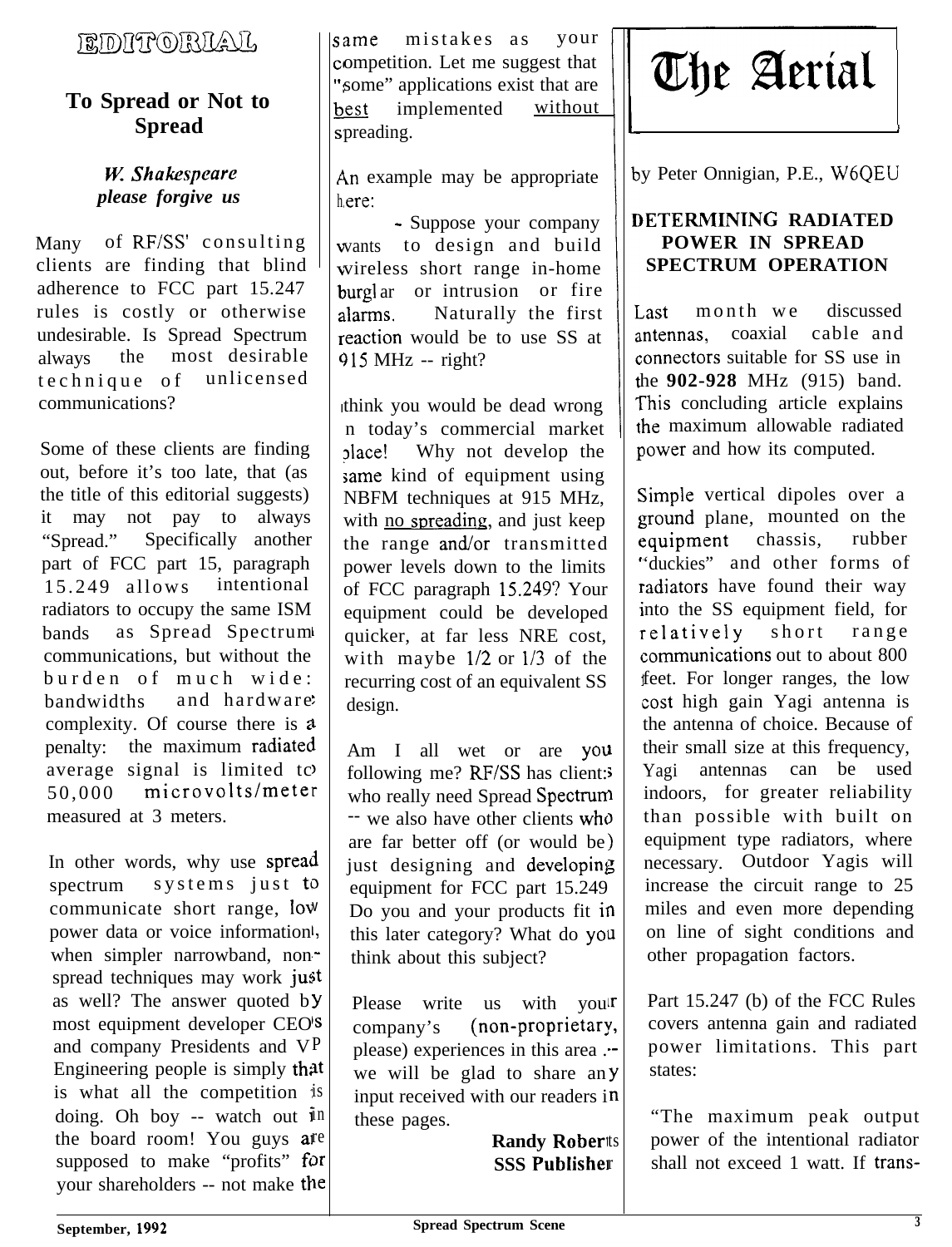mitting antennas of directional gain greater than 6 dBi are used the power shall be reduced by the amount in dB that the directional gain of the antenna exceeds 6 dBi." What does all this mean? Part 15.203 clarifies this restriction on SS antennas by stating:

"An intentional radiator shall be designed to ensure that no antenna other than that furnished by the responsible party shall be used with the device. (SS transceiver)... The manufacturer may design the unit so that a broken antenna can be replaced by the user, but the use of a standard antenna jack or electrical connector is prohibited. . . ..This requirement does not apply to intentional radiators that must be professionally installed."

The intent of these Rules is to prevent the use of high gain antennas which would cause the operation to have an Effective Isotropic Radiated Power (EIRP) of more than 6 dBi.The FCC believes an EIRP of 6 dBi will not cause heavy interference with the priority users assigned to the 915 band.

An isotropic radiator which radiates equally in all directions is used as the theoretical reference antenna in FCC Part 15.247 (b). Such an antenna is not physically realizable. So the isotropic value must be converted to a dipole value by subtracting 2.15 dB.

This Rule says you can radiate up to, but not more than 6 dBi times one watt. This is 4 watts above isotropic when using directional antennas. The FCC may just as well have stated this as 3.85 dB above a dipole, since 3.85 dBd is the same as 6.0 dBi. And 3.85 dBd in power over one watt is 2.4266 watts.

Lets take a practical example. We have a directional Yagi to be used above the building, with a rated gain of 9.0 dBd. The 50 foot coaxial line run has a loss of 2.125 dB at 915 MHz. Antenna gain of 9.0 minus 2.125 line loss equals antenna system net gain of 6.875 dB. Maximum allowable antenna system input power output from the SS transceiver is 3.85 dB minus 6.875 dB. This is -3.025 dB below one watt. Minus 3.025 dB is equal to 0.498 percent of one watt. (498 milliwatts)

Lets work this forward for proof. The 50 foot of line allows 61.3 percent of the 498 milliwatts to reach the antenna. This is 305 milliwatts or 0.305 watts. The 9.0 dB antenna power gain multiplier is 7.94 times 0.305 watts equals 2.422 watts radiated. And 2.422 watts is equal to 3.843 dBw, close enough to maximum allowable of 3.85 dBw.

# **CONCLUSIONS:**

The maximum allowable ERP is limited to 2.422 watts when using a directional SS antenna. Power ratio of 2.422 is also 3.85 dB above 1 watt, which may also be expressed as 3.85 dBw. This value is also 6.0 dB over isotropic (6.0 dBi) The 6 dBi and 3.85 dBd are equal.

orizontal polarization is best in the 915 MHz band in most parts f the country. Linear vertical, ant, dual, and circular polarization may also be used as jng as the radiated power with :ference to a half wave dipole oes not exceed 2.422 watts.

lext month we'll cover methods f converting from radiated field :rengths in microvolts per meter 1s often specified by the FCC) I radiated power at a given -equency for typical SS antenna /pes.

lhout *the author: Peter kvzigian, President of Hum-Pro 'ntennas, is a registered rofessional engineer with many ears of antenna design and zarufacturing experience. His 'acramento based Hum-Pro !ntennus makes wideband 450 nd 91.5 MHz spread spectrum ntennas in addition to a line of mateur monobanders -for VHF ,nd HF operation.*



# New Products I

4 new line of Yagi antennas was mnounced by Ham-Pro Antennas, <sup>1</sup> division of Kopps Corporation, n Sacramento. They are idea1 for ;pread spectrum, wireless alarms, automated data collection, wireless irea networks and other FCC Part 15 services, where a low power :conomical antenna is desired.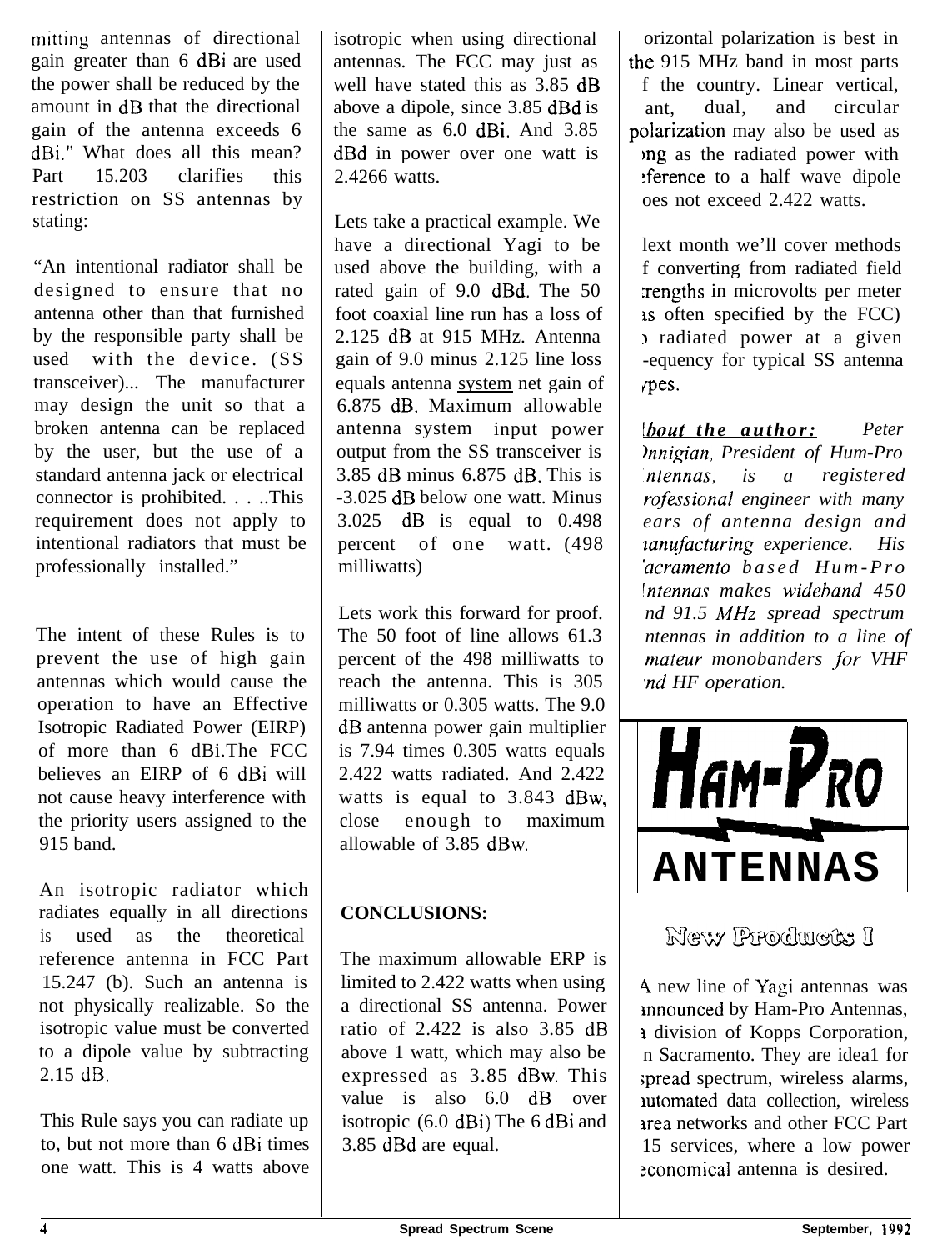# **DSP**

**for Spread Spectrum by Matthew Johnson**

### **Conclusion of the Basic All-Purpose Digital Signal Processor Discussion**

Last month we presented more discussion of the concept of the "BADSP." This month we conclude this introductory DSP discussion. Remember the BADSP block diagram (shown the last two months)? We now discuss the remaining two blocks, the whimsically named Number Cruncher does whatever processing is required to extract the desired information from the digitized signal. This could be the digital implementation of a familiar function from the analog world, such as bandpass filters or notch filters; it could be a non-linear filter without an analog counterpart, such as the median filter. Since no information is lost in the digitization, your imagination is the limit!

Finally, the name I chose for the last block makes a more limiting assumption about the intended application of the BADSP. The name "Reconstruction Filter" assumes you are using the BADSP to reconstruct an analog signal out of your processed digital signal. For example, if the Number Cruncher is the identity function, i. e. it passes input to output unchanged, then the Reconstruction Filter takes the Staircase response of a DAC and smooths it out to reconstruct the continuously varying analog signal represented by that staircase signal. But this requires a physically unrealizable filter, one with the transfer function:

H( $\Omega$ ) = sync(( 1/2) $\Omega T$ )e<sup>(1/2) $\Omega T$ </sup> when  $|\Omega| < \pi/2$  $H(\Omega) = 0$  when  $|\Omega| > n/2$ 

where  $sync(x) = (sin(x))/x$ ,  $T =$ sampling period,  $\Omega = 2\pi f$ , the normalized frequency.

the reader: function. Here is another exercise for sketch the transfer

b lumber Cruncher, we usually have a low pass filter with cutoff below the h Iyquist frequency. Of course, this b lock, like the Anti-Aliasing filter, consists of analog components, so I n light deliberately choose a high sampling frequency just to ease the requirements on this filter! Now that I've covered all the blocks of the E LADSP, I will discuss the interesting features of the new digital proposal f or HDTV, with some comparisons to tl **he** previous analog proposals -- next n nonth. In practice following the



International Scene

**(From the WSYI Report - Sept. 1992)** *New electromagnetic compatibility (EMC) regulations coming to Great Britain and the European Community.*

A new European Community EMC Directive (89/336/EEC) requires manufacturers of virtually all electrical and electronic equipment and their authorized representatives to ensure that the products they sell in the Community comply with EMC protection requirements.

Manufacturers must construct their products so that (a) the "electromagnetic disturbance generated does not exceed a level allowing radio and telecommunications equipment and other apparatus to operate as intended and (b) products have an "adequate level of intrinsic immunity to electromagnetic disturbance" to enable it to operate as intended.

a "CE" approval marking, even if th ey are sold in the UK only. **N** on-compliant products will be banned from the marketplace. The new rules go into effect after a transitional period - currently sc:heduled for the end of 1995. Approved products will carry

E uropean Community will assign an agency to Examination home-brew ham radio rigs are exempt from the new directive, commercially available amateur radio tr ansmitters will require an EMC b 'pe examination certificate. *(Source:* I *992 Radiocommunications Agency ir tformation sheet, London, England. c K)* Each member of the issue *EMC* Type *xamination Certificates.* While



# Washington Scene

The dust has just settled fiom the two major parties political conventions, H. Ross Perot still can't decide to run or not and much of Washington is still out to lunch, but the FCC is still busy with its own NO1 notice of inquiry) on PCS. How will this all turn out? Will the phone companies, cable companies or other common carriers pick up nieces of the 1.8 to **2.4** GHz band? Time and political vagaries will certainly decide these critical Issues. We feel its time to "play turtle" and wait to see how it all turns out. You might do some breadboarding or re-tune some of your 2.45 GHz equipment down a few hundred MHz -- but don't launch any new products yet!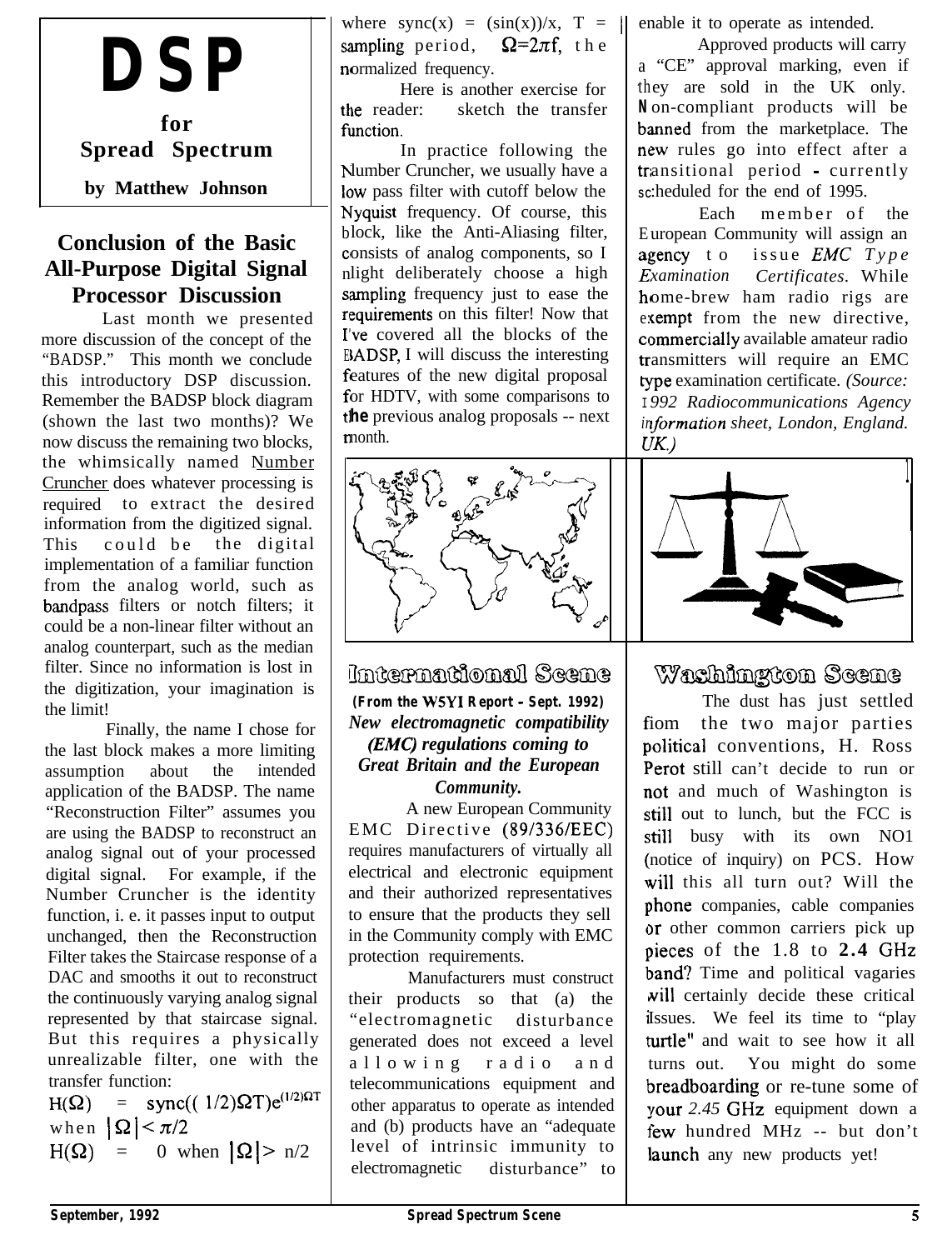

Most Serial Communication Controllers are intended to be used in some sort of wired environment. I say this mainly because the Controllers seem to be really capitalize on being able to use certain encoding schemes when transmitting the data. Most of which cannot be used with a radio modem because of bandwidth limitations. This can cause some minor problems when adapting for use with a radio modem, one of which I will go into here.

Ideally the SCC likes to use a data encoding scheme that will embed the clock within the data. FM1 , FMO, and Manchester are a few examples of this. However, this requires twice as much bandwidth when modulating a carrier than a NRZ or NRZI encoded signal. The 8530 SCC that I am familiar with pmvides a Digital Phase Locked Loop to do clock recovery when using NRZ or NRZI so recovering the clock is not a real problem. When you start looking at how an abort is handled, the plot of the story begins to thicken.

An abort sequence is define as eight consecutive "1s" being transmitted. A condition that would normally not exist because of the zero insertion mechanism of the SCC. The idea behind the abort function is if the packets tend to be very large and an error occurs on the transmit side of the link, the **transmitter** has a way of telling the receiver that the packet is bad, disregard and immediately set up 10 receive again. This starts to get a little sticky when using wireless modems. With FMl, FMO, or Manchester encoding, you always have at least one transition per bit. However, with NRZ or NRZI encoding, a zero or one can be a steady-state condition and an idle line can look a lot like a continuous stream of aborts. Well, I never intended to use the abort fimction so how about I just don't enable abort interrupts and ignore them? That works line until the first time you suffer a loss of carrier in the middle of a packet. This is a problem because of the way the SCC handles abort, whether the interrupt is enabled or not'

The data line on a RF modem is usually squelched when carrier is lost If it is squelched in the proper polarity such that it looks like a '1' to the SCC, it is interpreted as an abort. The SCC, upon receiving an abort, wil inuncdiatcly return to 'HUNT' mode and bc ready to receive again. The CRC checker is reset and everything looks just line. However, I)MA has written the first part of the packet into memory and unless the DMA counter and pointer is reset, it will start writing the ncxt packet onto the end of the partial first packet. This will continue on until a valid EOF is received by the SCC. This can make for some extremely long packets if the carrier is **dropping** <sup>c</sup>**But frequently. If you enable the abort intermpt,** you will be deluged with interrupts at the end of every packet when the line goes idle.

abort interrupt only after a valid sync character has been received and disable it after the EOF is detected. These interrupts must be serviced ' tha line is the opposite of a '1' when using NRZ encoding. NRZI is not an option here because polarity doesn't matter. Unfortunately the hardware I received was in the worse **possible** configuration causing me to use solution number enough. Even then, I would suffer around 50 So, you need to either 1) enable the quickly if the packet size is small. Or you could 2) make sure that the polarity of the squelched 1 and write everything in assembly to be fast abort interrupts at the end of every packet before <sup>1</sup> could disable it. To work around this 1 found that 1 could set a 'active-receive' flag faster than I could disable the interrupt so the state of this flag determined how I **processed the abort** interrupt. If I had received the EOF I would just return from any abort interrupt. This would continue until I received another sync interrupt. If an abort was detected, the SCC and DMA were set up to receive again. The rest of the packet would be ignored because a sync character was not received and worse case the flag at the end of the packet would cause a sync interrupt immediately followed by an abort. The abort would cause the SCC and DMA to be setup again to receive after which the line would have finally gone idle.

#### New Products II



**The new Signetics UMA1014T chip provides a cost-effective solution for new hattery powered SS frequency synthesis.**



**The new MAXIM MAX291 family of 8th order low pass filters for less than \$3.00.**



**The new Maxim MAX910 4ns SOIC comparator with digital threshold setting.**

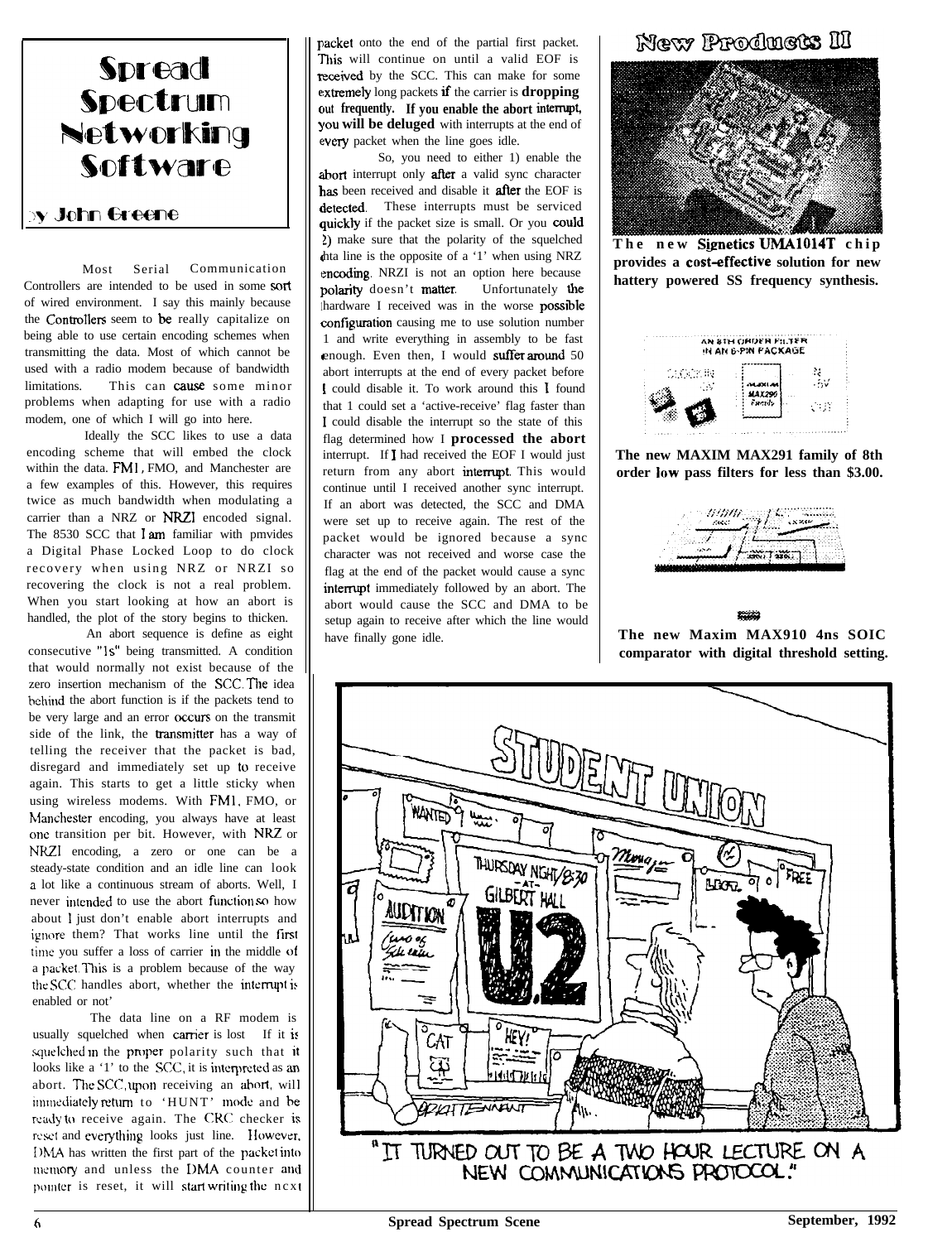**Introduction to The Navy's PANSAT Project by Randy Roberts, KC6YJY & RFlSS Director**



*The author visited the Naval Postgraduate School (NPS) in Monterey, California on July 28, 1992. Randy was graciously hosted by Professor Rudy PanhoIzer, PANSAT Principal Investigator and his staff. Most of our questions about PANSATand how it will operate were answered at a weekly development/project status review meeting chaired by PANSAT Project*<br>Lead Professor Ed Euler The *Lead, Professor Ed Euler. following article highlights the mission, current status and plans for the 1995 launch of PANSAT.*



The NPS is situated in a beautiful part of the Monterey peninsula and is the home of the Navy's prestigious graduate school for its career officers. Rear Admiral Ralph W. West Jr., USN, Superintendent, Naval Postgraduate School described NPS in the May/June, 199 1 issue of "Defense 9 I" magazine:

"The Naval Postgraduate School in Monterey, Calif., was created to keep the Navy abreast of critical new technologies. The institution, a fully ac-**<sup>C</sup>** redited graduate university, provides r:igorous, fast-paced and challenging academic programs along with an opportunity to work directly with a fhculty that has earned acclaim for its expertise in science, engineering, management and national security affairs. Its programs are available to officers from all U.S. services and fiiendly nations to prepare them for technical and strategic leadership roles in the 21st century."

Rear Adm. West goes on to explain the curriculum emphasis at NPS: 'At the heart of the Naval Postgraduate School are its curricular programs, which blend service needs and academic igor. Most curricula integrate several academic disciplines to address special military requirements and applications For example, some of the school's programs focus on broad technical and engineering education, physical fundamentals and analytical concepts that govern operational use of military platforms, sensors and weapons systems; and current electronics technology and its application to modem warfare, including DOD command, control and communications systems."

# **PANSAT Project Introduction**

PANSAT is the acronym for "Petite Amateur Navy Satellite". The Navy's experiment is listed as Experiment Number NPS-901. The basic concept of PANSAT is to store and forward a packetized uplink message until the destination station is in view of the satellite and then re-transmit the message on the downlink. Thus PANSAT will be functionally another Pacsat -- the big difference is the signals needed to access the satellite will be Spread Spectrum (SS), with direct sequence modulation. The primary military objective of the experiment is to significantly enhance the education of military officers in the NPS's Space Systems Curricula by the design, fabrication, testing and operation of a lowcost, low earth orbit (LEO), digital communications satellite. PANSAT will also demonstrate the feasibility of a simple,low-cost communicationsatellite featuring:

Digital over-the-horizon communications

- Orbital mailbox concept
- $\bullet$  Low probability-of-intercept
- Low probability-of-jamming

#### **CONCEPT**



PANSAT engineering objectives include:

(1) Evaluate the performance of spread spectrum packet radio communications using amateur community as the user base.

(2) Provide an experiment platform to research an innovative method of measuring solar cell parameters and sensing sun direction.

<sup>1</sup>

The preliminary PANSAT launch date is late in 1995 -- of course, military priorities and funding may slip this somewhat. The actual satellite will weigh about 150 pounds and be about 19 inches in diameter. The communications payload is envisioned to be a 1200 Bit Per Second, AX.25 protocol, Direct Sequence Spread Spectrum receiver / demodulator / remodulator / transmitter operating near 437.25 MHz with 1 MHz bandwidth and full duplex data links. The actual onthe-air modulation type to be used is the subject of four different Master's degree theses -- the best performing modulation and most cost effective ground station demodulator will probably be selected for PANSAT's onthe-air signal modulation.

**Concludes next month**